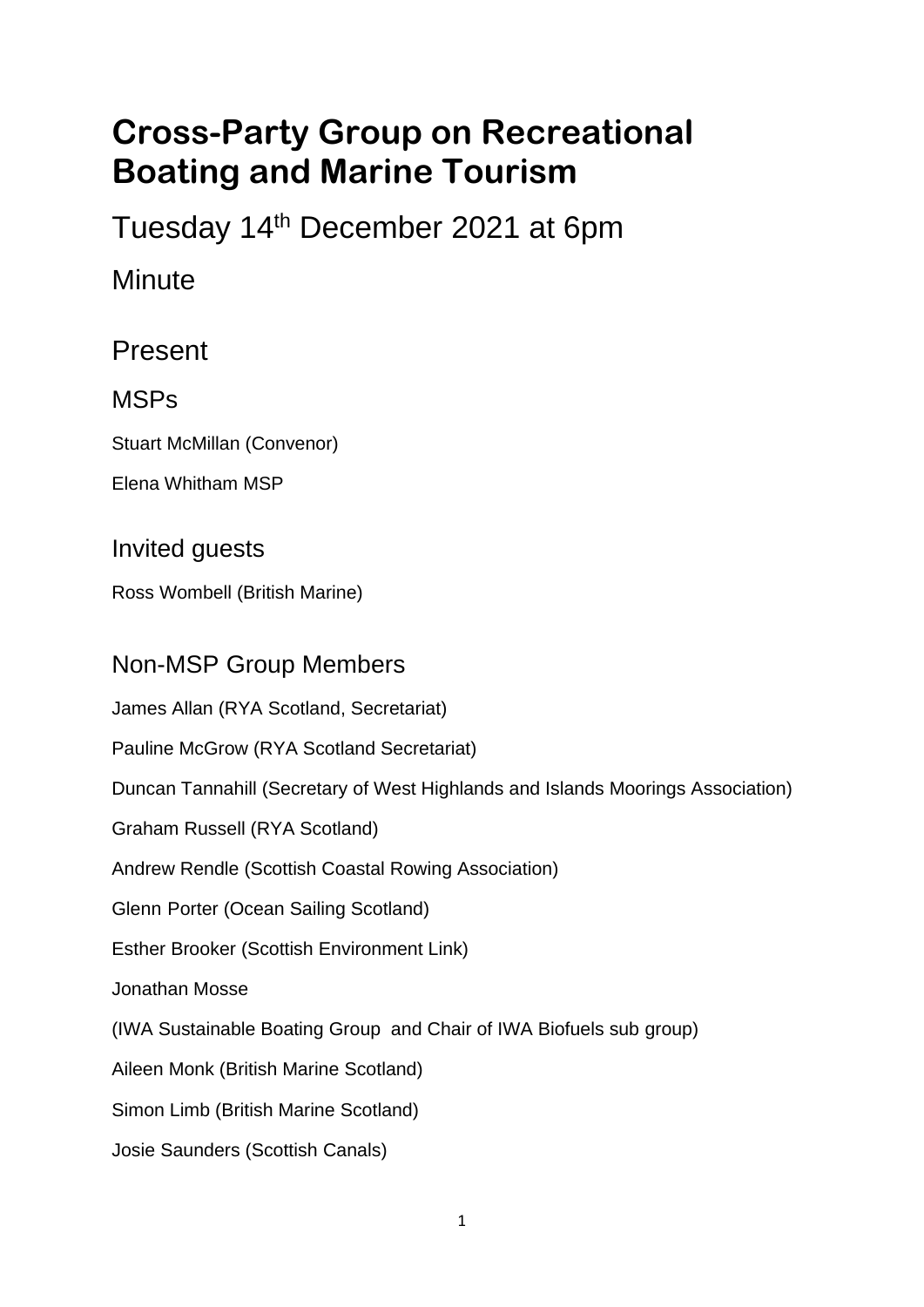Mark Smith (Scottish Canals) Momchil Terziev Fanny Royanez (Scottish Environment Link) John Ormiston (Stravaigin Sailing) Clair McFarlan (Solway Firth Partnership) David Adams McGilp (Visit Scotland) Paul Bancks (Crown Estate Scotland) Gordon Daly (RYA Scotland) Sarah Kennedy (Fort William Marina & Shoreline Community Interest Company)

#### **Apologies:**

Douglas MacDiarmid (Thomas Telford Corpach Marina) Stranraer Watersports Association Emma Harper MSP Jenni Minto MSP Alison Rose (Whale and Dolphin Conservation) Martin Latimer (British Marine Scotland) Catherine Topley Scottish Canals Eilid Ormiston (West Highland College) Richard Millar (Scottish Canals) Andy McKenna (Thomas Telford Corpach Marina)

### Agenda item 1 - Welcome and Apologies

Stuart McMillan MSP welcomed everyone to the meeting.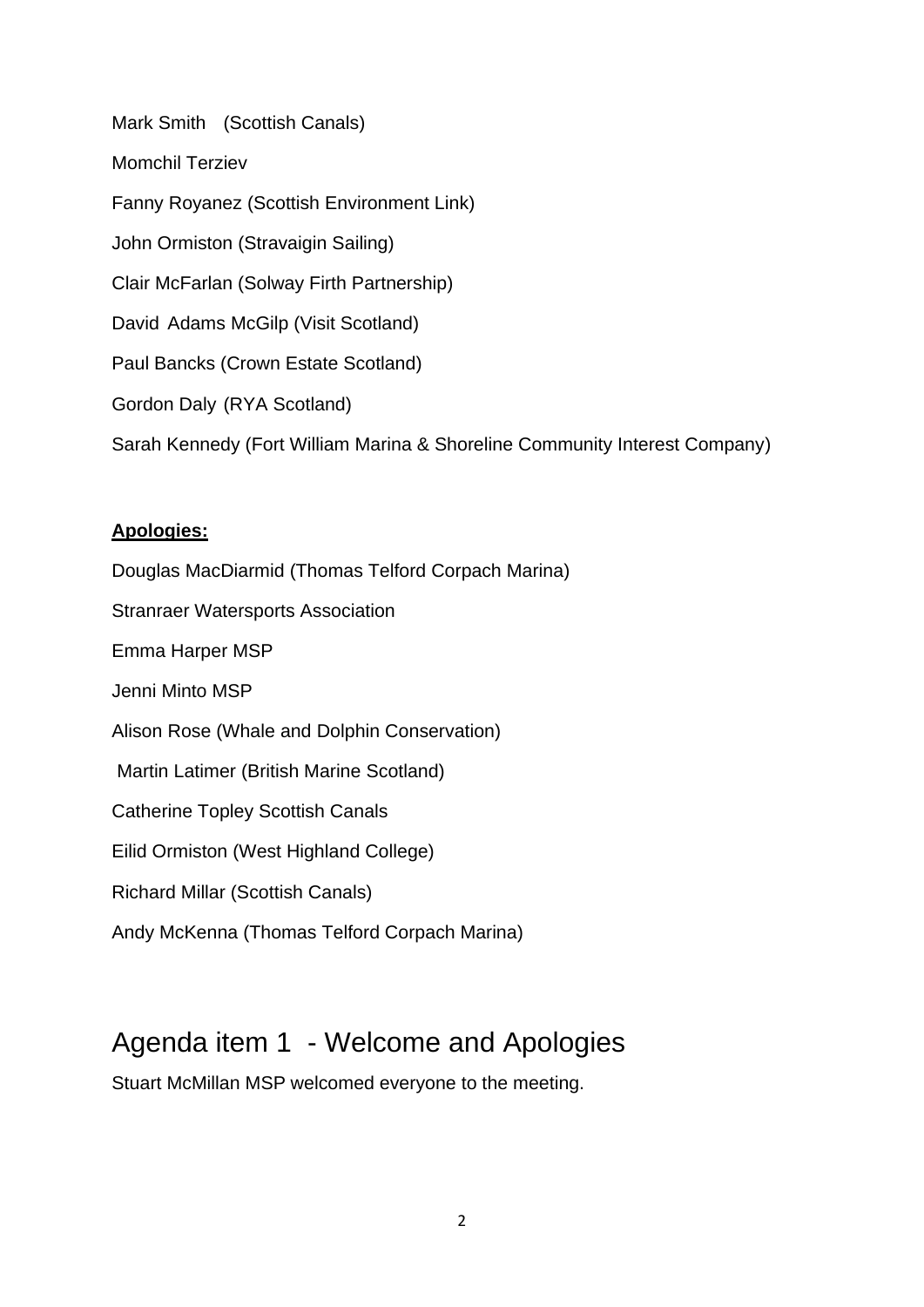### Agenda item 2 - Minute from Meeting on 26<sup>th</sup> October 2021

The minutes were approved as an acceptable record. **Proposed: Simon Limb Seconded: Sarah Kennedy**

## Agenda item 3 - Actions arising from minutes of 26<sup>th</sup> October 2021

None.

### Agenda item 4 - Giant Strides Partnership Update

SL provided an update and outlined the following:

- SL reported that we are doing more of the same and there is active market conditions. The partnership programme is moving forward and we will release good news in the new year. We are getting strong indication of strategies that are taking place in local authorities. Overall, we are progressing well and we are not loading too much on people at the moment. Further updates will be provided at the next meeting.
- BMS are also issuing latest business and skills labour market survey to identify skills shortages and identify what we need to do and are working with local industry groups and there is a University Highlands and Islands representative on the board.
- SMCM asked about the 12 months to come and the new variant and how prevalent that seems to be and asked has there been any dialogue on this. SL stated that they have discussion groups round the industry and there is a yacht harbour association group that has harbours, marinas and boatyards within it and there is discussions every 6 weeks. It looks at how they are handing health and safety, staffing and best practice issues. The admin staff will operate form home and outdoor teams will be able to continue to operate but will continue to talk to our membership.

#### **Action: SMCM asked for an update once per month from on the 5 key issues that are being discussed in the sector for onward circulation to the CPG.**

GP asked about the government initiative" covid ventilation fund" that excluded the marine tourism businesses, it is something that is extremely relevant to the industry and it may be something to look at. **Action: SMCM requested that those who have a financial interest in this write to him to raise these issues and then he will write to Scottish Government. GP will provide contacts to SMCM.**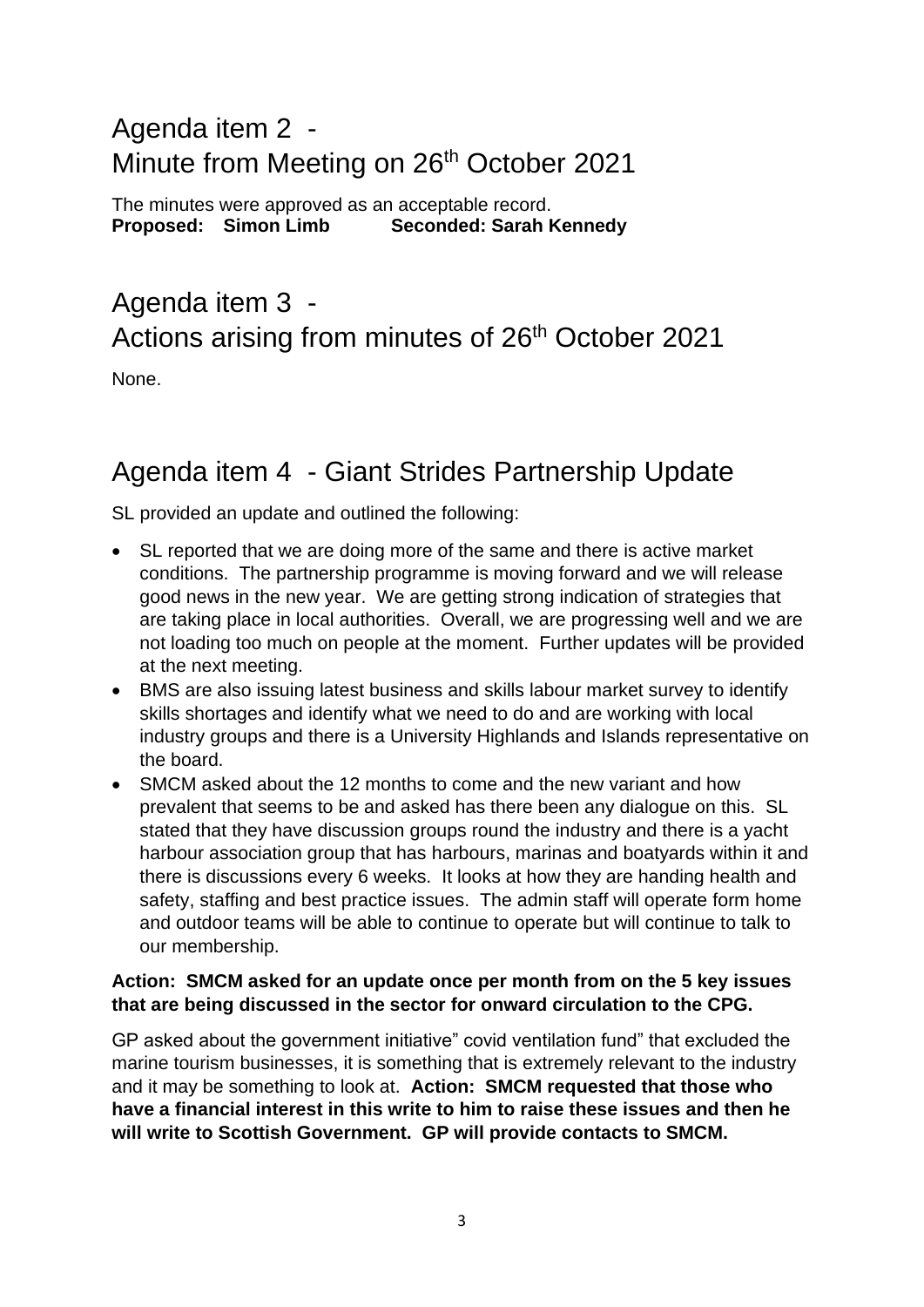#### **National Planning Framework**

GR raised about the National Planning Framework 4 Consultation and that responses can be submitted to :

#### **https://www.transformingplanning.scot/news/news/draft-national-planningframework-npf4-published/).**

GR further explained that there are several mentions of marine tourism in it. It is a long document as it supersedes two previous ones – and recommended that members search for references to 'marine'.

#### **Action: SMCM encouraged organisations and individuals to take part as this will strengthen marine planning.**

Elena Whitham MSP echoed SMCM's comments and reported that there is also a committees consultation that is running in parallel. **Action: Elena Whitham MSP will forward details to PM for onward circulation to the members.**

## Agenda item 5 - Feedback from member organisations on the last 12 months of the pandemic

SMCM asked for members feedback and the following points were raised:

#### **Claire McFarlan, (Solway Firth Partnership)**

CF reported that the pandemic stopped practical things outside but could do things online such as meetings. There was loads of funding available but now there is an issue on the lack of long- term funding so will not help them plan during pandemic or post pandemic. There is a mad rush for pots of money for end of financial year deadline of March 2022. It would be good to have a plan for a lot longer.

SMCM asked DAM about Visit Scotland funding. DAM explained that the idea was to focus market attention. If it had not been for the second lockdown we would have been expecting international markets. The Scotland and domestic markets will be the focus for the summer and autumn of 2022.

CMCF stated that she was talking more generally and that the fund that is most pertinent is the Marine Fund Scotland.

SMCM stated that with the powers of the Scottish Parliament, there is limited scope to carry forward of funds to new financial years.

#### **Glenn Porter (Ocean Sailing Scotland)**

GP reported that there were 2 things that came out:

1. Hardship fund and was delivered well and executed quickly.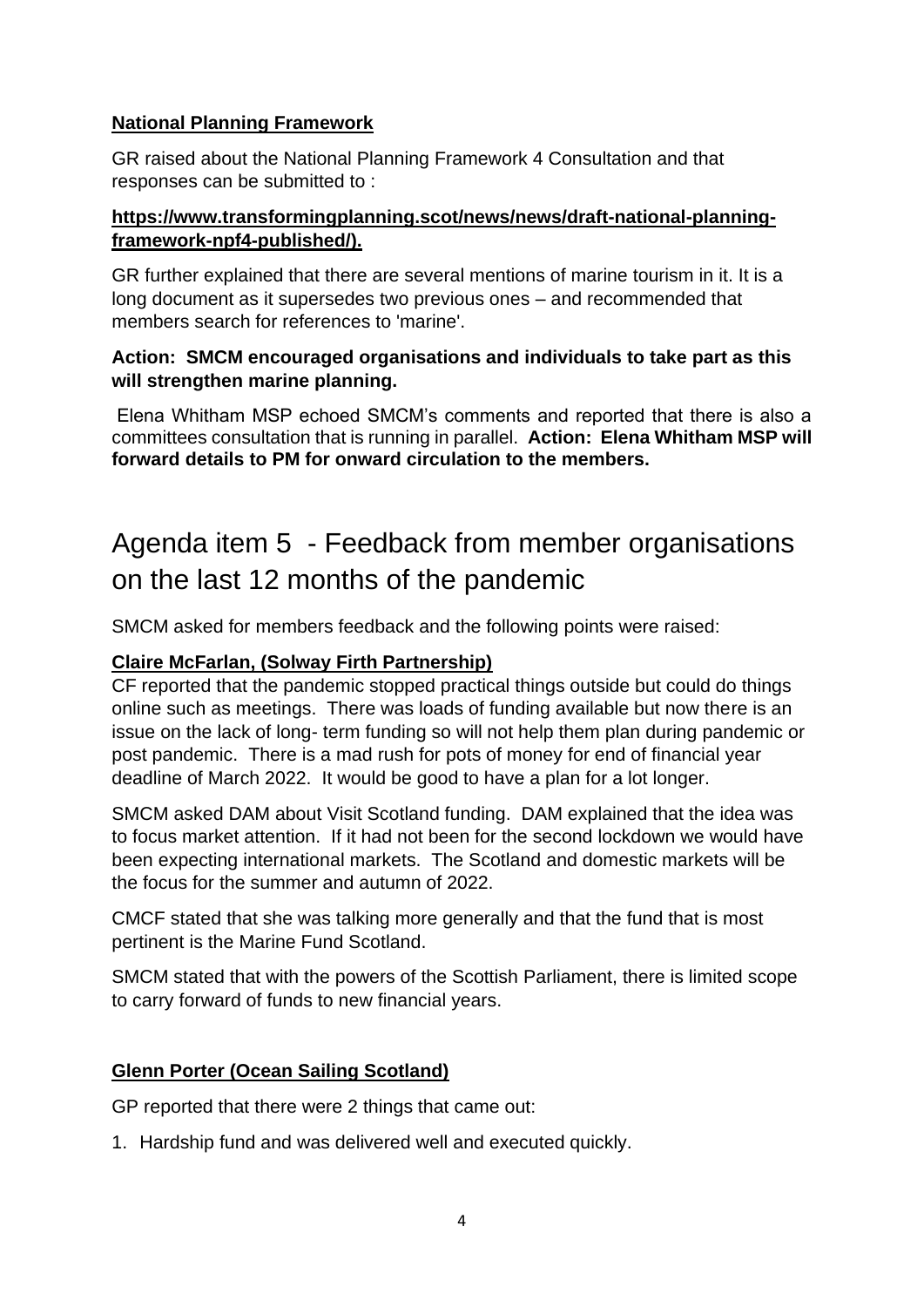2. Marine Tourism Restart Grant Fund – it was hard fought fund and was well needed.

GP further stated that they were in a bit of dead water now and there is still an impact with government restrictions as they were only able to do 2 trips. GP stated that his ask of the Scottish Government was to have a new look analysis to ensure that marine tourism industries don't get impacted into next year and any way that this can be highlighted at government level would be appreciated.

#### **Action: SMCM requested that GP write to him on the points he has raised and he raise these on behalf of CPG.**

#### **Simon Limb (British Marine Scotland)**

SL provided a general sum up of activities and stated that it was fair to say that the sector has been very resilient and they have been able to grow quickly out of the lockdown. The summer months showed high level of activity within watersports activities. The boat sector has been in high demand and there has been worldwide demand for new boats. Large manufacturers have large lead in times well into 2023. The second-hand market has lost a lot of its stock.

Internationally we are seeing pressure on boat shows. The Southampton boat show went well with good levels of business and was a good start event. The Paris Boat show was a small parochial event. The Dusseldorf show lost a lot of its exhibitors. It will not have an effective showcase for the next 9 months.

Our challenge is in the boatyards and marinas is that we have high level of activity but less international activity. Our boatyards have a lot of boats that we have not had before. We are under pressure in having the ability to provide high quality skilled labour to carry out the labour required for the service of the boats and this will need to take place in the next 3 months for launch time. Visitors have been impressed in the quality of the cruise grounds and our short-term goal is to hold onto them.

#### **Gordon Daly (Seagull Trust Cruises)**

GD reported that Seagull Trust Cruises have been laid up and they saved insurance money. Their clientele is schools and care homes and therefore they had no customers. Kirkintilloch put their boat back into operation. They are being optimistic and are starting to take bookings for next year. The charity is still in good heart and they are optimistic that it will be better next year.

#### **Mark Smith, Scottish Canals**

MS reported that the Lowland Canals have a connective path connecting right across central Scotland that walkers and cyclists have used that was to an extension to boating. They were not being able to manage the aquatic weed but the transit has been devastated and there was difficulty in passage through due to the cooling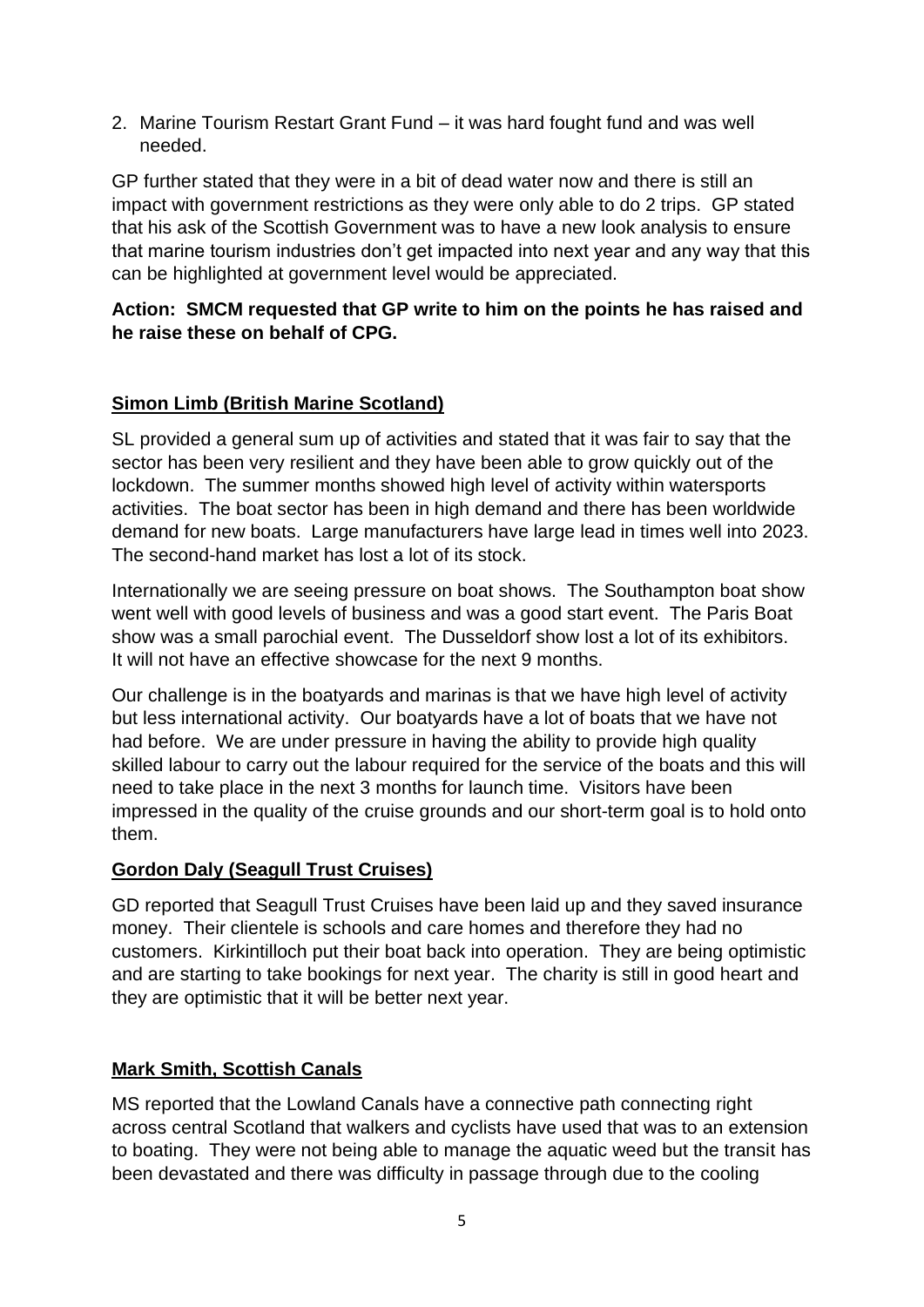system. They obtained a harvester through Transport Scotland and it will be commissioned for the new year and it has had an effect on navigations. We are into our winter months and the banks and tow paths are opening the canal up to a wider group and are hoping to be in a better position going into the new year.

SMCM asked about major issue for Scottish canals in terms of infrastructure investment on lock gates. MS agreed that it has caused some difficulty. There is a big investment from Sustrans. The canal at Maryhill will be open again in spring. MS further explained that they do try to focus them into the 20 weeks of winter and are hoping to have a clean bill of health for opening in April. SMCM stated that he was glad to see things are moving forward in Scottish Canals.

SMCM started that he was not surprised about the boat shows and there may be still an impact in 2022.

SMCM stated that people have found areas in Scotland that they did not know exist and marketing is key to spread the word about experiences.

SMCM asked DAM what are VisitScotland going to do to keep interest in the domestic market. DAM stared that what the public health crisis has done has shown the wealth and diversity of what is on the doorstep. They have been forced to investigate what is on their doorstep and it has been an enjoyable, wellbeing and educational experience. The Scot Spirit campaign aim was to make people aware of what is in their area and to encourage international visitors in the second part of 2022. Other industry colleagues are focussed on the localisation of the project, how green the destination is and the carbon footprint on local produce with focus on food and drink and arts and crafts. They are maintaining high profile activity involving communities in the most sustainable way possible. They are thinking about their holiday plans and how they can make it more appealing and sustainable for modern visitors.

JS reported that in 2022 it will be the Bicentennial of the Union Canal and they will use this to celebrate inland waterways and on land too. They will create a calendar of events and will also try to introduce new events that will give an opportunity for domestic markets and the UK as a whole and there will be a marketing campaign and will work with Visit Scotland. This will help provide a springboard for 2023/2024. JS stated that she would be happy to come back and share with the group progress at a further date.

DAM reported that the Year of Scottish Stories is due to take place in 2022 and was launched today. There will be opportunities for combined activity and is happy to support.

Duncan Tannahill stated that the challenge they have got is staff and sustainability and from a tourism perspective people are being turned away from restaurants due to over- capacity. It will not represent Scotland in the right light from overseas visitors if this not resolved. SMCM stated that that people have had to revaluate their lives and the issue of Brexit and EU nationals going back home has caused staff shortages.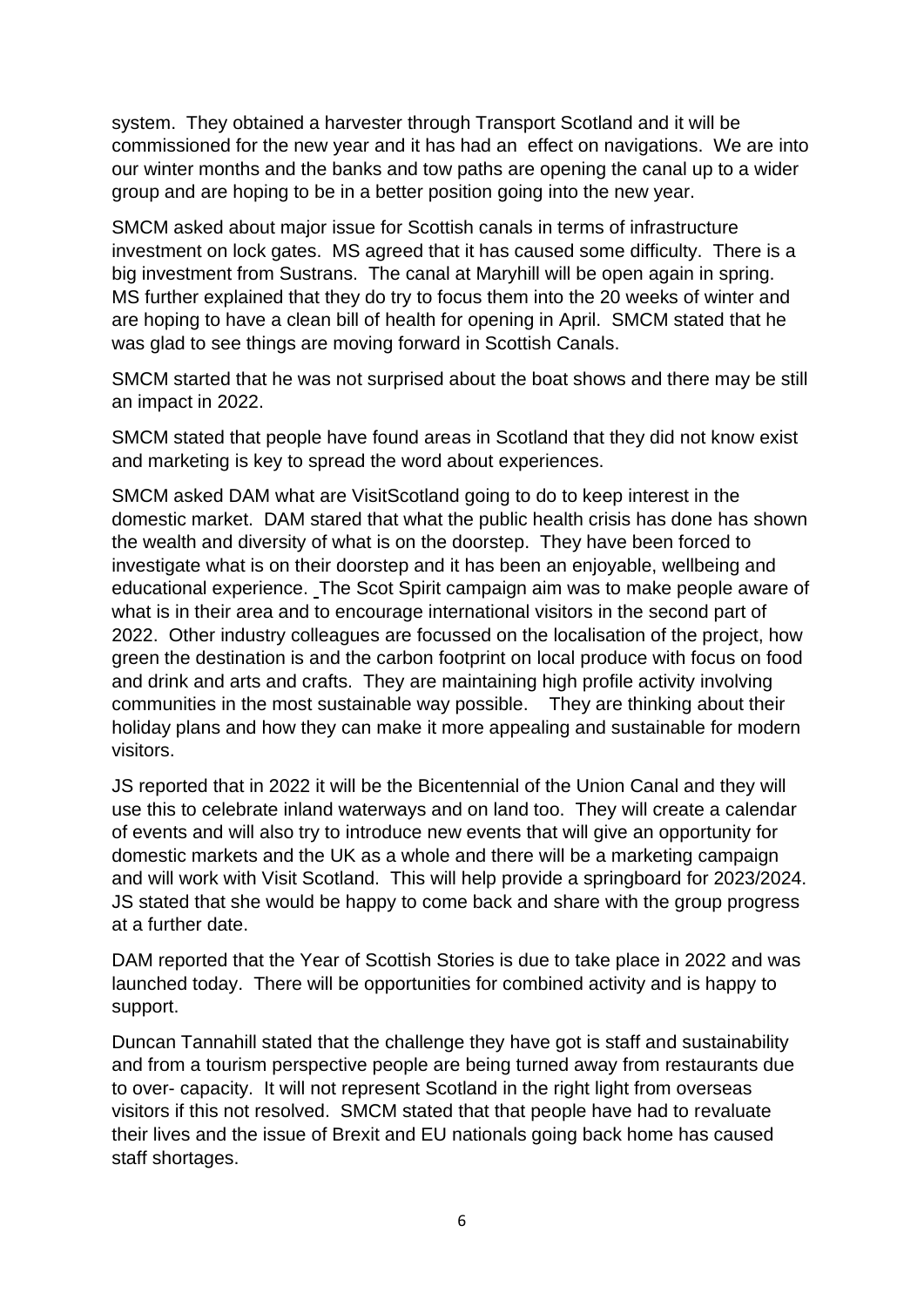GD stated that he backed up what JS was saying about the 200 years of Union canal. There will be a celebration event at end of May 2022 with canal boats going up from Falkirk and Edinburgh. The programme will be discussed at the Scottish Waterways for All Meeting on 20<sup>th</sup> January and he will keep everyone updated with the programme. On that weekend too the bridge at Ratho will be renamed the Ronnie Rusack MBE bridge to give recognition to the invaluable contribution that he made to the canals. SMCM said that it was a very fitting tribute to Ronnie Rusack.

## Agenda item 6 - Hydrotreated Vegetable Oil – Opportunities and Challenges – Jonathan Mosse

JM provided an overview and outlined the following:

- We have been trialling for the past 15 months and all its claims has been substantiated.
- We have trialled in major destinations and different guises and it lives up to its claims. It has been trialled throughout UK. It is 90% carbon neutral, and is smoke free and odourless. It is a very attractive product to use and is biodegradable.
- Getting the word out to fellow boaters and to fuel suppliers has been a bit more challenging. We have promoted it at every opportunity possible. Marinas are starting to take an interest and boaters are interested and are also looking at commercial boaters. We on the Inland waterways and RYA would like to see benefits but there is difficult legislation to navigate and are looking to the CPG to help address these challenges.
- We have been producing hydrocarbons for over 150 years and we can do so cheaply.
- Those producers of hydrocarbons have to pay a levy. We draw some certificates that subsidise biofuels and it is fine if it is recognised by the DFT. Waterways can enjoy HVO for propulsion purposes when it goes into engine but everything other than propulsion is not covered by the subsidies.
- We can afford to use this fuel for propelling boats but can't afford to use it for any purpose for our boats such as cooking etc. It costs 88p for propulsion purposes, but costs £1.72 for cooking, heating and lighting which is a non- starter. It has nothing to do with HMRC but is under DFT jurisdiction.
- Suppliers have been trying to identify a mechanism and will hinge it back off the 60/40 split as is the case for red diesel as per HMRC agreement. It is up to the distributors to get the certificates. They will likely come back with a very complicated calculation.

#### **Action: JM's ask is that all fuel that goes into a boat fuel tank is treated exactly the same way.**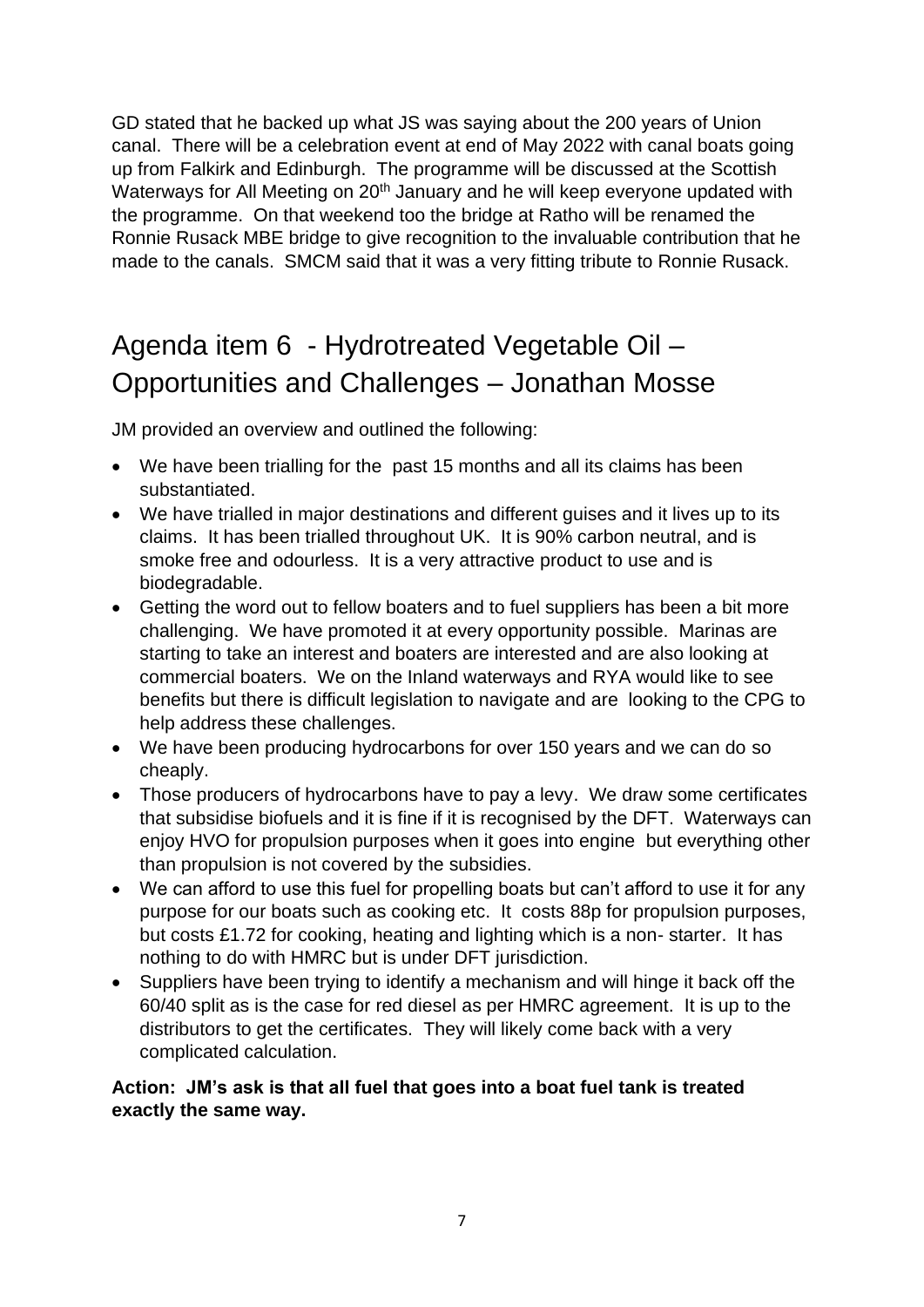MS provided an overview and stated that if the marketplace was to change to over to HVO it would become very simple but at the moment we have had to flush out red diesel and switch to white diesel or HVO.

SMCM asked has there been any type of analysis undertaken by ways of diesel omissions in the industry about what it puts into the atmosphere.

GD stated that in addition to what both JM and MS have said, in the instruction manual for canal boats, all say that biodiesel should not be used tin these engines and it can damage them. We can go up to 12% bio but if there is engine damage in boats or cars who is going to be responsible for repairs and replacement? The whole business of biodiesel has not been properly thought through and the engine manufacturers have not been consulted.

JM stated that we have 2 types of bio diesel. There is the  $1<sup>st</sup>$  generation B7 component. HVO is a second generation and is superior in every way to mineral diesel, it is important not to confuse the two.

GD stated that we are being made to use this higher rate of bio diesel. JM stated that we have a better option but we need to address legislation. We are needing some other government departments to be pragmatic.

SMCM asked does that information exist about emissions about the industry. JM stated that he was not aware of it. Ross Wombell stated that there is information available on the recreational industry emissions for UK and Europe and there is a European directive. **Action: RW will share this information with the group.**

GP stated that his main concern is that the bio diesel that we all think about is not the same thing as JM is referring to. We need to consider how the industry in Scotland deals with this and the supplies.

MS stated that HVO is a European classified fuel and our most recent vessel with a tier 5 engine can use HVO. It is a potential route out of mixed fuels.

**Action: It was agreed that we write to Scottish Government to highlight the product to them, this ties into the recent COP26 and climate emergency and will indicate discussion has taken place tonight. SMCM will use the links that were sent from JM and send the information to the government as well and see if they are aware of it and see if they support the issue and start dialogue and raise with UK Government.**

JM stated that the Inland Waterways Association will also be talking to the government and this would build the strategy and would be gratefully received.

**Action: Once response received this will be circulated to the group. SMCM suggested writing to COSLA so that it this can be raised internally with local authorities and ask the local authorities to engage and support this product and the idea and then this will in turn strengthen the case for lobbying.**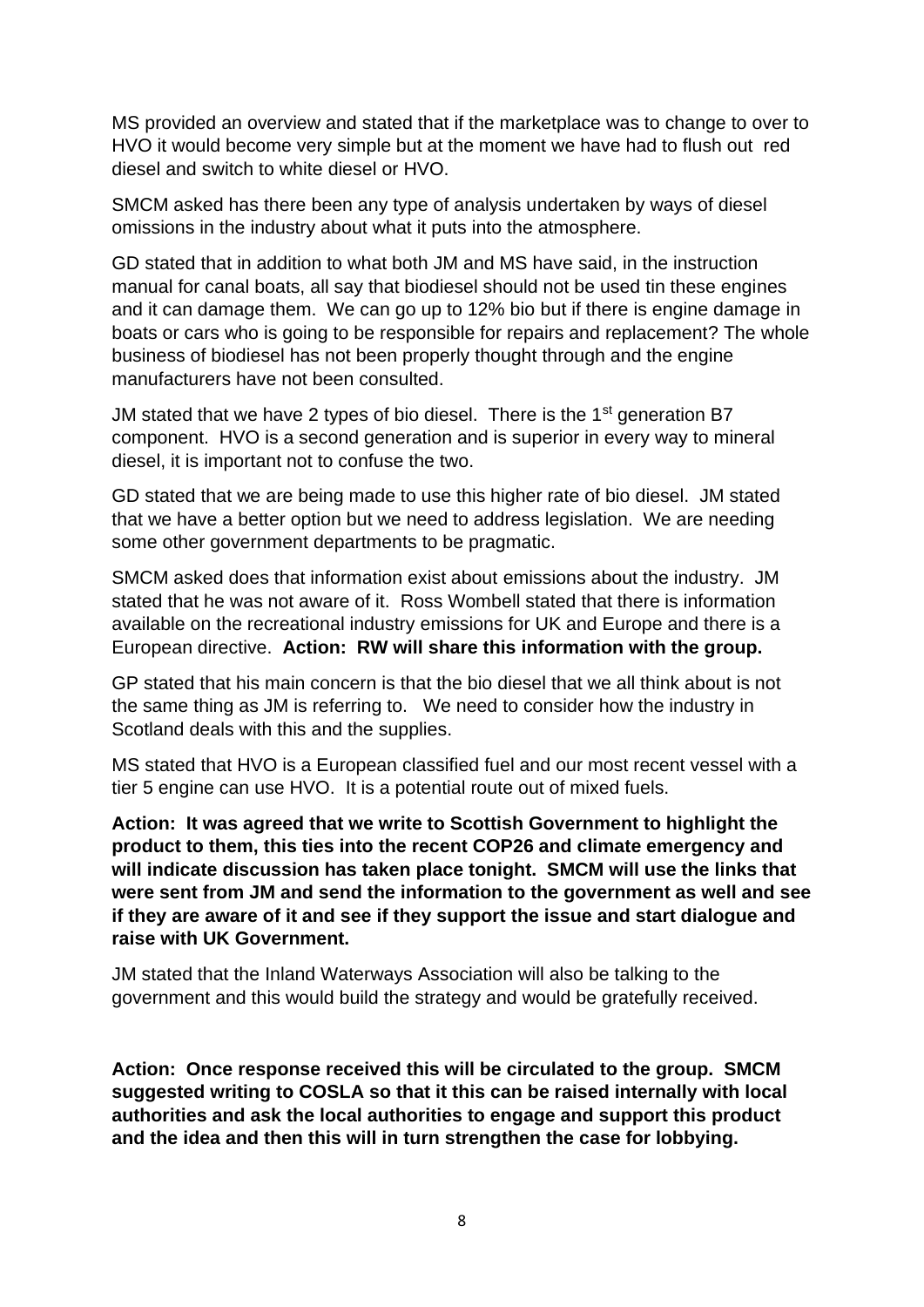EW gave an example of local authority work that has taken place, so it is a worthwhile endeavour. They will have a good reason to get involved for marinas and harbours.

RW stated that a there was a consultation on reducing the rates. There may be an opportunity to go back to DFT. JM stated that the RYA and Inland Waterways have already submitted a response.

**Action: JM to draft letter to send to SMCM and EW for amendment before sending to Scottish Government and then onto COSLA and then follow onto UK government by Friday 24th December.**

### Agenda item 7 - Road map for decarbonisation of the European marine craft sector – Ross Wombwell, British Marine - Head of Technical Services (presentation circulated 16<sup>th</sup> December)

Ross outlined his presentation and there then followed an opportunity for questions:

GR stated that it emphasises the life cycle analysis, who sails round using the diesel engine, carbon costs will go up because of embedded carbon. Alternative fuels will be transformative when the fisheries start using HVO. Training is an important thing, showing people how to passage plan so that they do not need to use their engine.

MT stated that firstly the fact that there is a mention of hydro dynamics and mentions their research field. Hydro foils are physics of flight, you would need high speeds, there is a very good reason why craft do not have foils. We would need to have some type of offsetting.

EB stated that the road map considered reducing the boating sector's blue carbon habitats. We need to look at the infrastructure/moorings and preventing impact on habitats and species and help mitigate against carbon omissions.

RW stated that in training they have had a massive issue and a huge intake in small electrification. They are working on an electrification on marine electrics course and this will be released early next year and will be built into the support that will be circulated to the British Marine members. We need to look at what can be put in a DIY basis and look at how we can provide some sort of certification and look at upskilling to the existing skills pool.

RW stated that in theory we are talking about blue vessels. Marine manufacturing is being done as what was done in the 90s, even in the 60s, we need to lower our energy usage and maximise our energy onboard. RW gave an example and explained that we are seeing hydrofoils coming up onto the market. We are seeing a huge amount of electrified hydro foils. We need to look at how the development of hydrofoils ties in with AI. Efficiency is the first step towards zero omissions.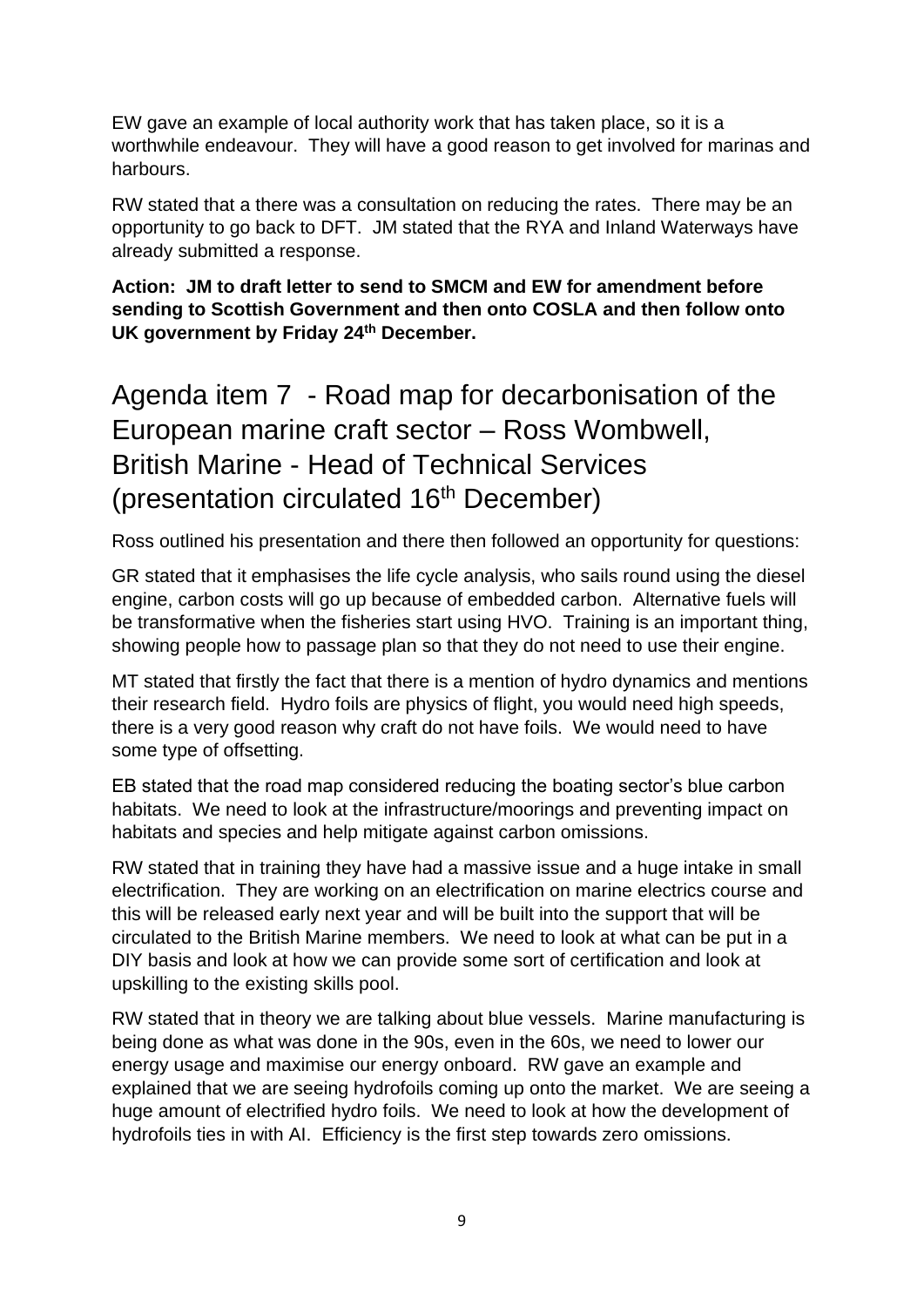RW stated that it is not part of the decarbonisation project but it is certainly part of the Green Blue around analysing the effect on seaweed and seagrass. We need to identify as boat users what to do to not affect the environment.

GD stated that he has been a recreational sailor all of his life and seaman for 39 years. The thought of using hydrogen in the engine makes him uncomfortable. Cabin using hydrogen and power coming from lithium batteries and there is a lot of technology that needs to be developed before it becomes viable.

RW stated that he is doing a talk in January on the safety of hydrogen. He has certified a hydrogen system and his risk assessment has concluded that it is safer than petrol or a lpd boat, because hydrogen is so light. There is risk there but we have the technology to make it safe.

SL stated that the JCB have done interesting work, they have managed to run their own engine plant to change over to hydrogen. This would be an easy swap over but we need to keep the same pace with the corporate companies to make it happen. We need to have utility supply for electric boats and look at how we address the capacity.

RW stated that the infrastructure will be the biggest thing and the drain on the local infrastructure will be significant.

SMCM thanked RW for the presentation and said that it had been very thought provoking and the sector requires to change and be part of the solution.

**Action: RW will circulate slides and documents for onward circulation to CPG.**

### Agenda item 8 - Review of CPG Terms of Reference

Action/Decision – It was agreed that this will be reviewed at the next meeting.

### Agenda item 9 - AOCB/Future Business

JS provided an update on the pricing at Scottish Canals on mooring fees and licences. The pricing review has begun using the same methodology as 5 years ago and working with SWFA to understand the market conditions so that they have a fair evaluation.

#### **Action: It was agreed that this be added as a future agenda item to enable a fuller discussion.**

### Agenda item 10 - Date of Future Meetings To be confirmed.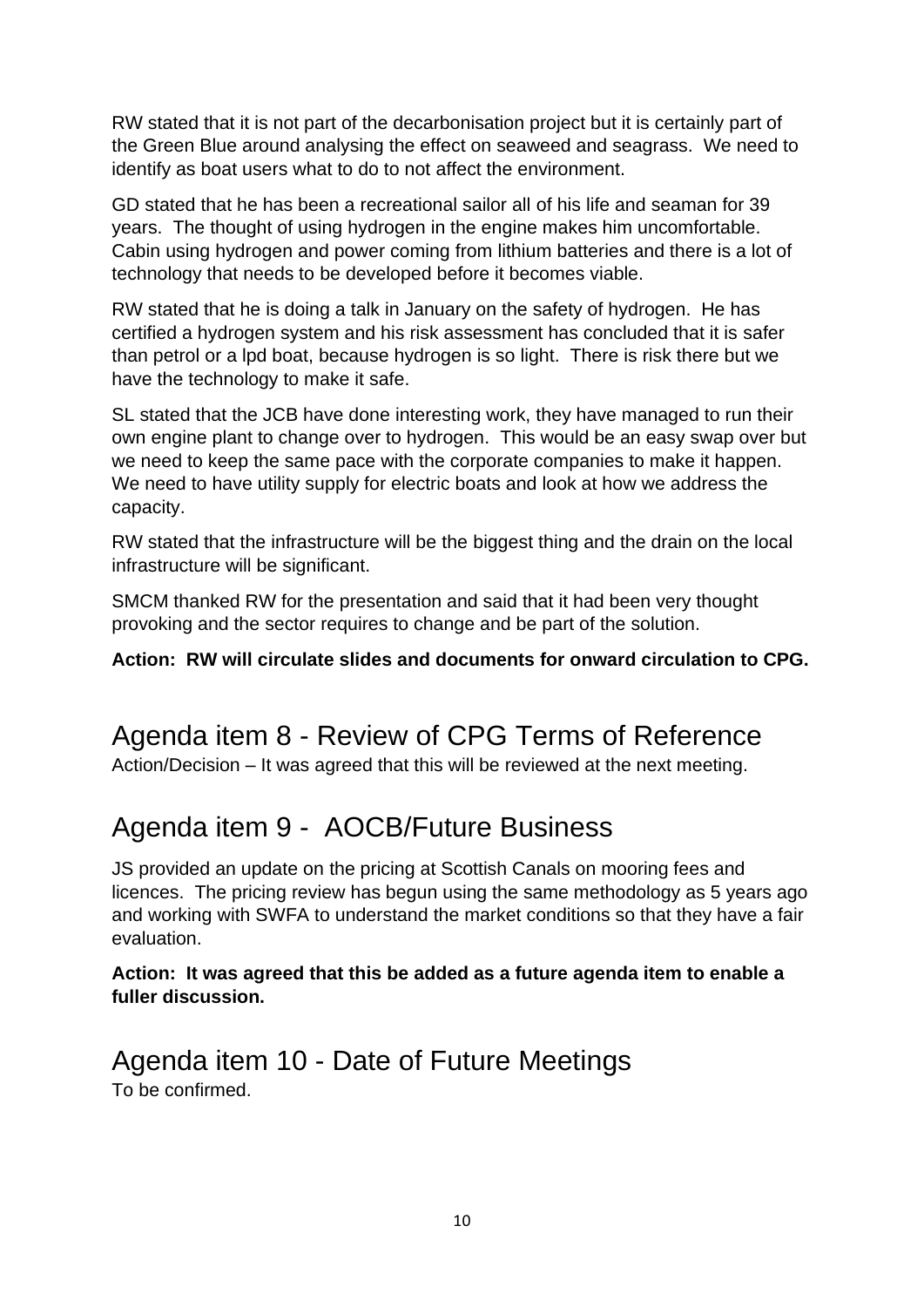### **ACTIONS**

### **Action Point 1 - Marine Sector Key Issues**

Update once per month from on the 5 key issues that are being discussed in the marine sector for onward circulation to the CPG. (SL),

Update - Standard agenda item

### **Action Point 2 - Covid Ventilation Fund/Financial Support**

SMCM requested that those who have a financial interest RE Covid fund to write to him to raise these issues and then he will write to Scottish Government. GP will provide contacts to SMCM. (ALL)

### **Action Point 3 - National Planning Framework**

Elena Whitham MSP to forward to PM for onward circulation to the members (deadline date is  $10<sup>th</sup>$  January 2022). (EW/PM) Update Circulated 16.12.21

### **Action Point 4 - Recreational industry omissions data for UK and Europe**

RW to send information together with the presentation slides. (RW/PM) Update: Circulated.

### **Action Point 5 - Use of Hydrotreated Vegetable oil**

Write to Scottish Government, UK Government and COSLA to highlight the product to see if they support and start dialogue and raise with UK Government. (JM to draft letter to send to SMCM and EW for amendment)(SMCM/EW/JM)

Update: Text sent to SMCM on20.12.21

### **Action Point 6 - Review of CPG Terms of Reference**

To be added as agenda item for next meeting. (SMCM)

Update: On agenda 1<sup>st</sup> March